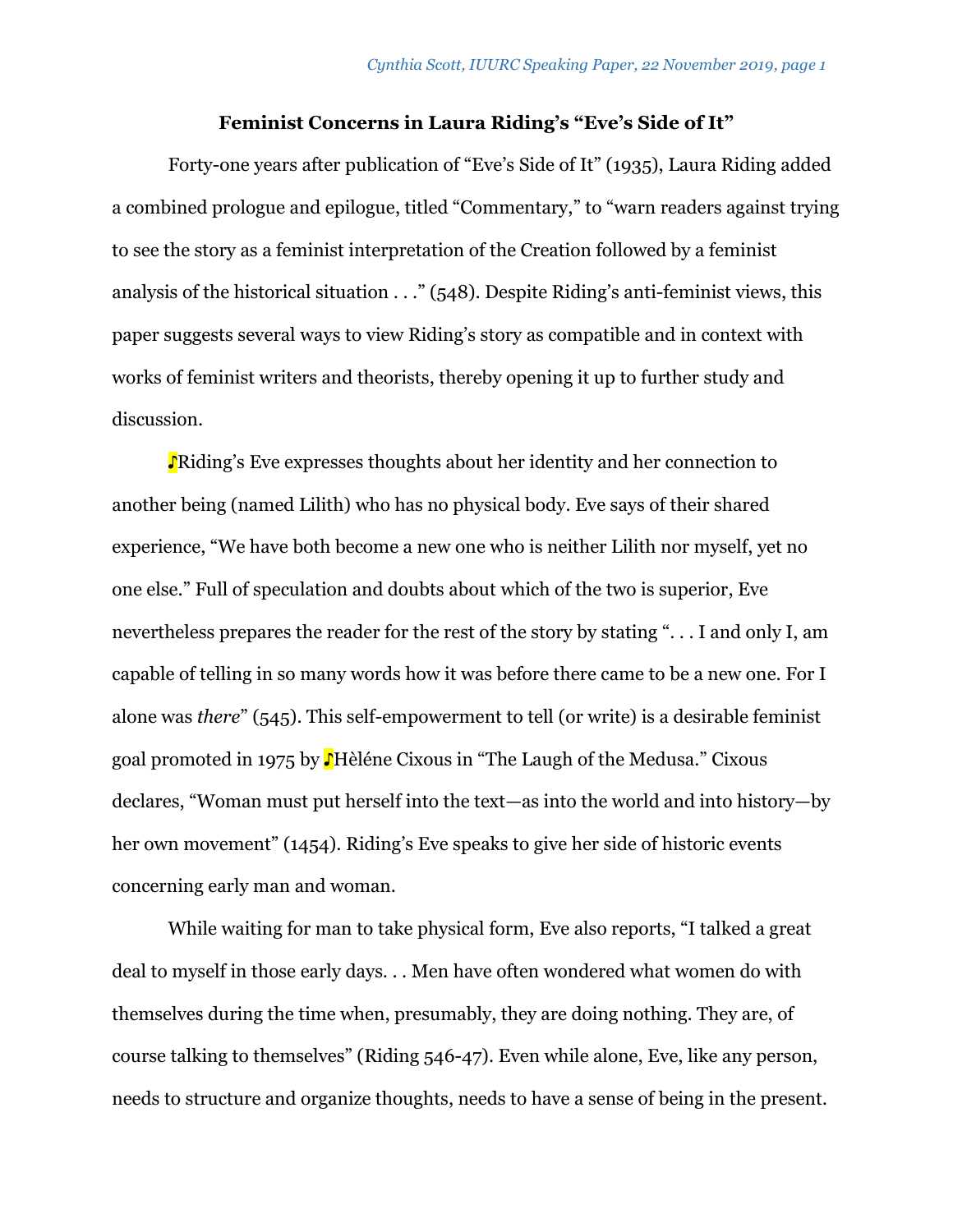♪Other writers, including Mark Twain in his "Eve's Diary", have commented about women who talk to themselves. His Eve says: "I talk all day, and in my sleep, too, and I am very interesting, but if I had another to talk to I could be twice as interesting, and would never stop, if desired" (23).

Twain's Eve and Riding's Eve talk to themselves also out of loneliness, and both wish for company. Having a conversational sounding board helps a woman to affirm her place in the world. One can apply the same idea to writing and the feminist literary perspective by considering ♪Judith Butler's comment about gaining empowerment from shared thoughts and feelings:

> Indeed, the feminist impulse, and I am sure there is more than one, has often emerged in the recognition that my pain or my silence or my anger or my perception is finally not mine alone, and that it delimits me in a shared cultural situation which in turn enables and empowers me in certain unanticipated ways. (405)

Eve talks about her own "dumb anger" while waiting for men to finish evolving. Her anger, arising from fear, pushes her to believe: "The men who were going to be were angry with me: it was my job to be, so to speak, a chopping-block for their anger . . . So I did the dirty work. I was Lilith's eyes and ears and mouth, and then her whole body" (Riding 547). The reader is not told what the "dirty work" will be or if it will bring even more anger from men if not performed to their satisfaction. Assuming that some of that "dirty work" is about sex and gender roles, a reader may take a line of reasoning from feminist theory. In her "Feminist Manifesto," composed almost 70 years before publication in 1982, Nina Loy writes, "Men and women are enemies, with the enmity of the exploited for the parasite, the parasite for the exploited—at present they are at the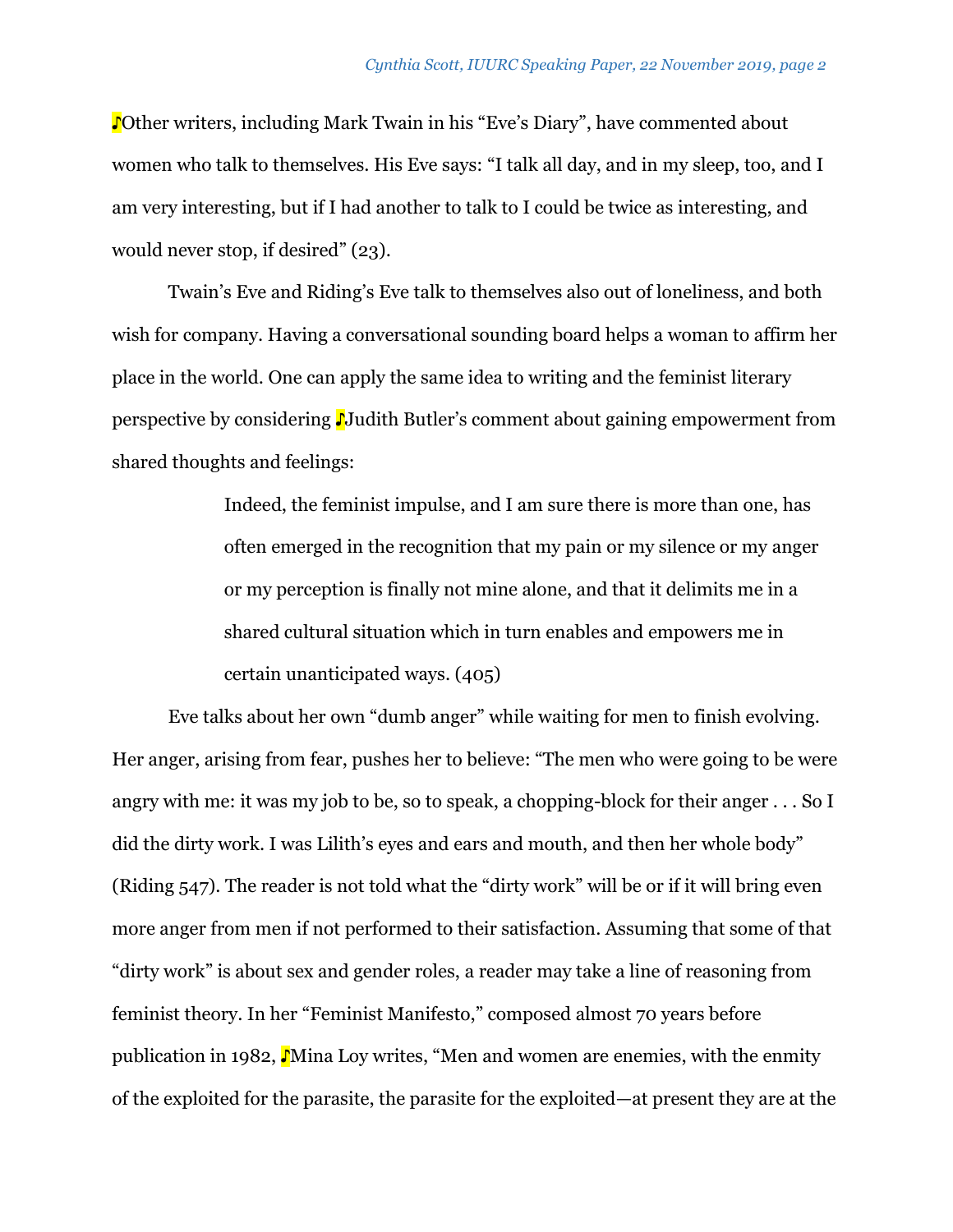mercy of the advantage that each can take of the others sexual dependence" (256). Eve, then, is experiencing enmity before men take mortal form and expects it to continue after they materialize.

Stating an additional reason for fear-driven anger, Eve is anxious "to live—to get it all over." After comparing her sense of anxiety to a traveler who is "not really happy until you are *there*," she reasons ". . . if you do nothing and know nothing . . . you may easily forget about yourself, and die" (Riding 547). Life without purpose or meaning, without the means to express yourself and interact with others, is a kind of death. Prisoners in solitary confinement feel that way, and so do women who are constrained by male dominance to the point of feeling like prisoners. For modern women writers, escape from prisoner-like feelings in the literary world, according to Gilbert and Gubar, happens

> ♪ . . . only because their eighteenth and nineteenth-century foremothers struggled in isolation that felt like illness, alienation that felt like madness, obscurity that felt like paralysis to overcome the anxiety of authorship that was endemic to their literary subculture. (2028)

One might also describe Eve's feelings of impatience as an awakening consciousness of things to come. ♪Adrienne Rich, in her 1971 essay "When We Dead Awaken: Writing as Re-Vision," remarks, "It's exhilarating to be alive in a time of awakening consciousness; it can also be confusing, disorienting and painful" (983). Rich puts this in the context of breaking free from male writer limitations, a situation Eve has not yet experienced but seems to anticipate in a general way. At one point, Eve states, "I did not want to be hanging around with my work not even started—perhaps to die" (Riding 547). Writing or not, women want a sense of fulfillment and purpose.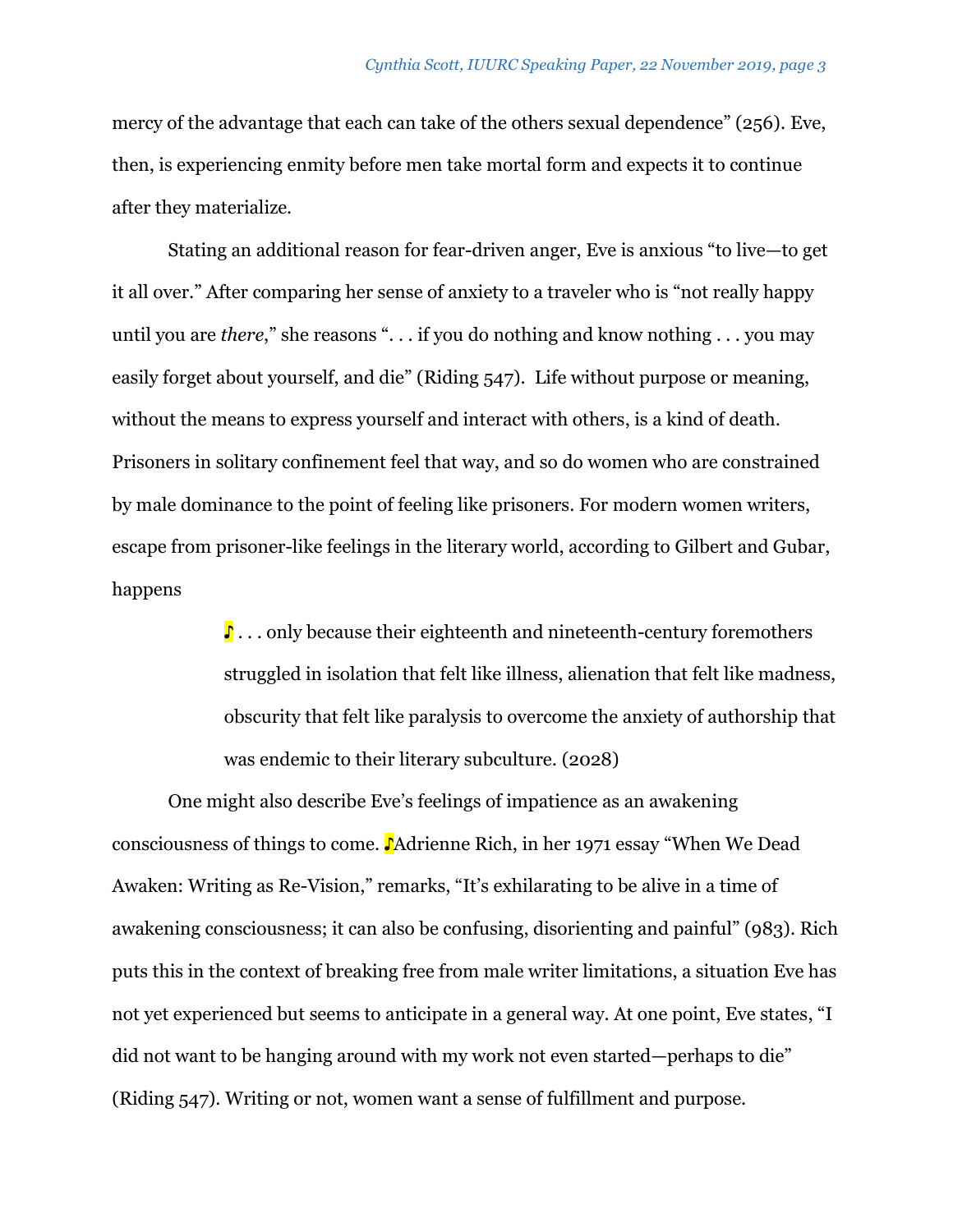Waffling back and forth over the question of dying if she does not "see the whole affair through," Eve realizes that her suffering "was just extreme tiredness" and pain brought on by repeatedly recuperating "after I have been thoroughly exhausted by men" (Riding 547). Certainly such feeling is common among wives everywhere who are exhausted by work done for the benefit of men, or who are victims of domestic abuse by men. ♪Zora Neale Hurston expresses this in her story "Sweat," about long-suffering washer-woman Delia Jones. Delia works up enough anger to talk back to her husband, at one point, saying, "Ah been married to you fur fifteen years, and Ah been takin' in washin' fur fifteen years, Sweat, sweat, sweat! Work and sweat, cry and sweat, pray and sweat!" (350). Delia and many other woman who experience this kind of exhausted "death" eventually attempt to escape it.

In the last paragraph of the story, Riding, in Eve's voice, finally and specifically mentions the Garden of Eden. Not wanting to continue forever in a state of anger, and wanting to "start fresh," ♪Eve explains the Serpent, the forbidden fruit, and how "Things had to begin *somewhere* to be somewhat as they were going to be." She wants to give her point of view, saying, "I, for one, never had any illusions. I do not see how anyone can be either blamed or pitied who has never had any illusions." She ends with ". . . I should not like it thought that I expected men to have my point of view about things."  $(548).$ 

Riding writes her 1976 dual-purpose commentary as both a prologue and an epilogue because of ". . . readers reading as they pleased, and not as they were supposed to read (548). When I wrote this story," Riding comments, "I believed in the reality of stories as description of some of the unknown content of life . . ." She adds "story is the communication of human beings to human beings of beliefs as to what the life of human